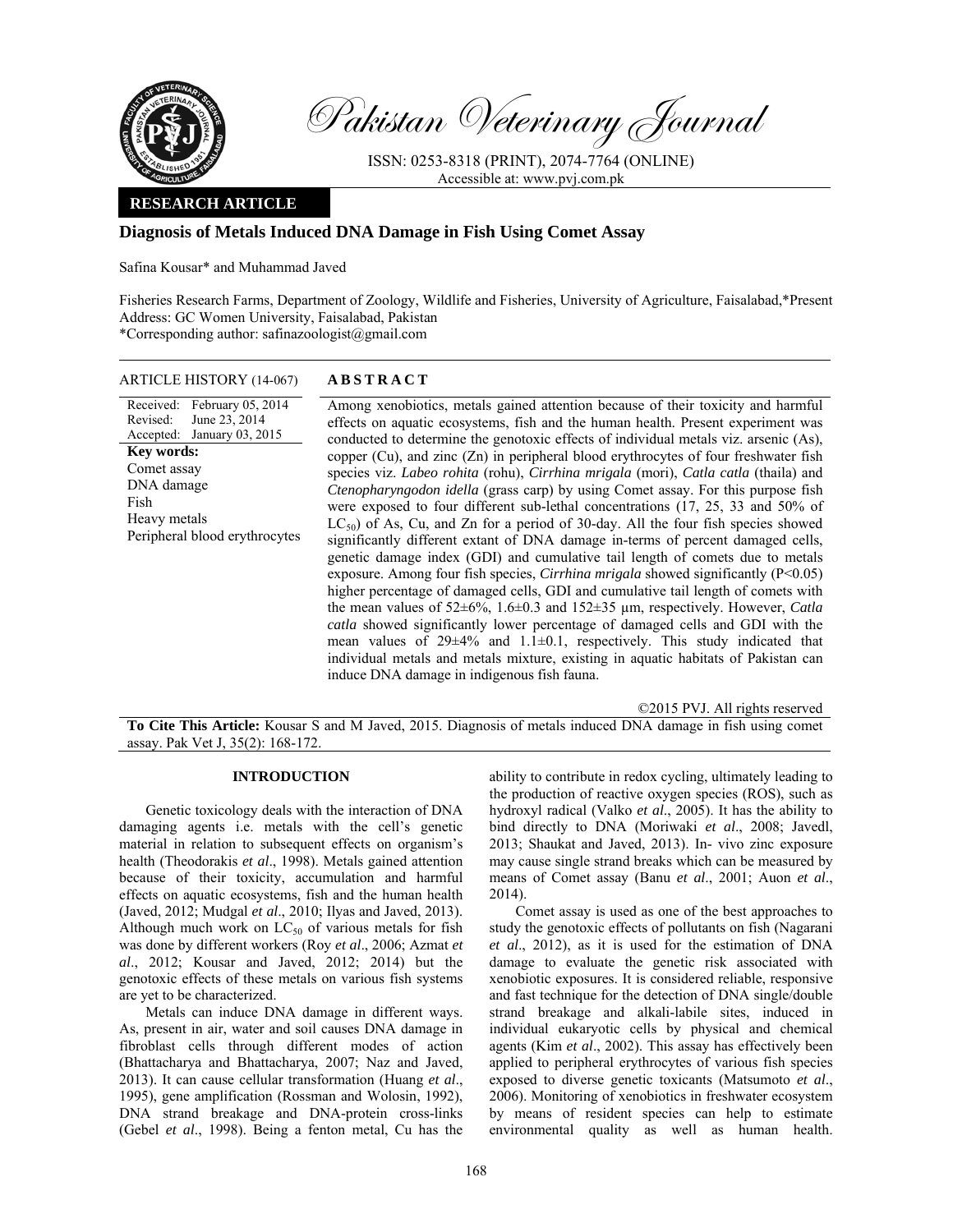Determination and localization of the toxicant's concentration ensure the life of animal species that are of importance for the human health (Nicareta, 2004). Pakistan is among the countries facing acute fresh water pollution problems where only 1% of industrial water is treated before its discharge into the rivers and streams (Khan *et al*., 2012). Thus, heavy discharges of untreated water into the rivers of Pakistan is adversely affecting the fresh water fisheries (Jabeen and Javed, 2012) and the indigenous fish species are on the verge of extension in the rivers of Pakistan (Rauf *et al*., 2009). Comparative toxicity studies are needed to identify the effects of metals pollution on the fish and their tolerance limits to devise proper strategies for their conservation in the natural aquatic habitats. Thus, it is imperative to study the responses of selected fish species to metallic ion toxicity that could induce genotoxicity due to accumulation of metals in their bodies.

#### **MATERIALS AND METHODS**

The experiments were conducted in the laboratories of Fisheries Research Farms, Department of Zoology and Fisheries, University of Agriculture, Faisalabad, Pakistan. Four fish species (*Labeo rohita*, *Cirrhina mrigala*, *Catla catla* and *Ctenopharyngodon idella*) of 150-day age were collected from the Fish Seed Hatchery, Faisalabad and transported to the wet laboratory with proper care. Fingerlings of all the four fish species were acclimatized to laboratory conditions for two weeks prior to experiments. During acclimation period fish fingerlings were fed to satiation on feed twice daily. Remains of feed and excretory waste were siphoned off daily to avoid stress on the fish. Analytical grade (Merck) compounds viz.  $As_2O_3$ , CuCl<sub>2</sub>.6H<sub>2</sub>O and ZnCl<sub>2</sub>. 2H<sub>2</sub>O were used to make stock solutions of As, Cu and Zin. Stock solutions were further diluted up to desired metal concentrations for use in genotoxicity studies. The 96-hr  $LC_{50}$  of each metal for fish was obtained by following Probit analysis procedure as mentioned in Azmat *et al.* (2012). All tests were performed at constant water temperature  $(30^{\circ}C)$ , pH  $(7.5)$  and hardness  $(300 \text{ mg/L}^{-1})$ . To determine DNA damage in erythrocytes, each fish species was exposed separately to four different sub-lethal water-borne concentrations (17, 25, 33 and 50% of 96-hr  $LC_{50}$ ) of As, Cu, and Zn in the aquaria for 30 days. During exposure period, the fish were fed on diet (34% DE and 3 Kcal/g DE) to-satiation twice a day. Fish blood samples were obtained from caudal vein and processed for Comet assay according to Singh *et al.* (1988). After electrophoresis, the slides were neutralized gently with 0.4 M Tris buffer at pH 7.5 and DNA stained with ethidium bromide (20µg/ml). One hundred and fifty cells (50 per replicate) were scored and examined randomly under Epi-Fluorescence microscope equipped with light source of mercury short arc reflector lamp filters for ethidium bromide at 400 X magnification and low lux camera. Cells with no DNA damage possess intact nuclei without a tail, whereas cells with DNA damage showed comet like appearance. The length of DNA migration in the comet tail was estimated as DNA damage (Grover *et al.,* 2003). The cells with no head or dispersed head were regarded as apoptotic cells and were not included in the analyses. The

DNA damage was quantified by visual classification of cells into five categories "Comets" corresponding to the tail length, undamaged: Type 0 (Fig. 1a), low-level damage: Type I, medium-level damage: Type II, highlevel damage: Type III and complete damage: Type IV (Fig. 1b). Means were compared for statistical differences through Tukey's student Newnan-Keul test by following Computer package. Both parametric and non-parametric tests were used in order to evaluate statistical differences at P<0.05.

### **RESULTS**

Table 1 shows significantly variable 96-hr  $LC_{50}$  of As, Cu and Zn for *Labeo rohita*, *Cirrhina mrigala*, *Catla catla* and *Ctenopharyngodon idella*. Table 2 shows percentage of damaged cells, genetic damage index and cumulative tail length of comets observed in peripheral blood erythrocytes of all the four fish species at four different exposure concentrations of metals along with negative and positive control treatments. All the four fish species showed significantly higher DNA damage, genetic damage index and cumulative tail length of comets at 50% of metals LC<sub>50</sub> except *Ctenopharyngodon idella* that showed higher of damaged cells, genetic damage index and cumulative tail length of comets due to positive control treatment instead of Cu exposure. All the three exposure metals caused concentration dependent increase in DNA damage in peripheral blood erythrocytes of all the four fish species (Table 2).

**Percentage of Damaged Cells (%):** Regarding overall performance of four fish species towards induction of DNA damaged cells, under the exposure of metals, all the four fish species showed significantly higher frequency of damaged cells due to exposure of As (Table 3). Among the four fish species, the percentage of damaged cells in fish erythrocytes varied significantly as: *Cirrhina mrigala*  > *Labeo rohita* ≥ *Ctenopharyngodon idella* > *Catla catla*. All the four fish species showed significantly  $(P<0.05)$ higher sensitivity towards As exposure as it caused significantly maximum damage to the DNA  $(44\pm9\%)$ while it was significantly lowest  $(35\pm0.9\%)$  due to Cu exposure. The abilities of various metals to cause damage in the erythrocytes of four fish species followed the order:  $As > Cu > Zn$  (Table 3).

**Genetic Damage Index:** The exposure of four fish species to metals resulted into significant variability in their GDI values (Table 3). The exposure of As caused significantly higher GDI, closely followed by that caused by Zn and Cu exposures with non-significant difference for *Labeo rohita* only. In case of *Cirrhina mrigala*, the mean GDI was significantly higher due to As exposure with the mean value of  $1.8\pm0.9$ , followed by that of Zn (1.6±1). In case of *Ctenopharyngodon idella*, As exposure caused significantly maximum damage  $(1.4\pm0.7)$  to their erythrocytes while it was significantly lowest  $(0.9\pm 0.5)$ due to Cu. Regarding mean ability of four fish species to induce genetic damage in their erythrocytes, As caused significantly maximum damage (1.4±0.3). *Cirrhina mrigala* appeared significantly more sensitive to exhibit significantly higher mean GDI of 1.6±0.2, followed by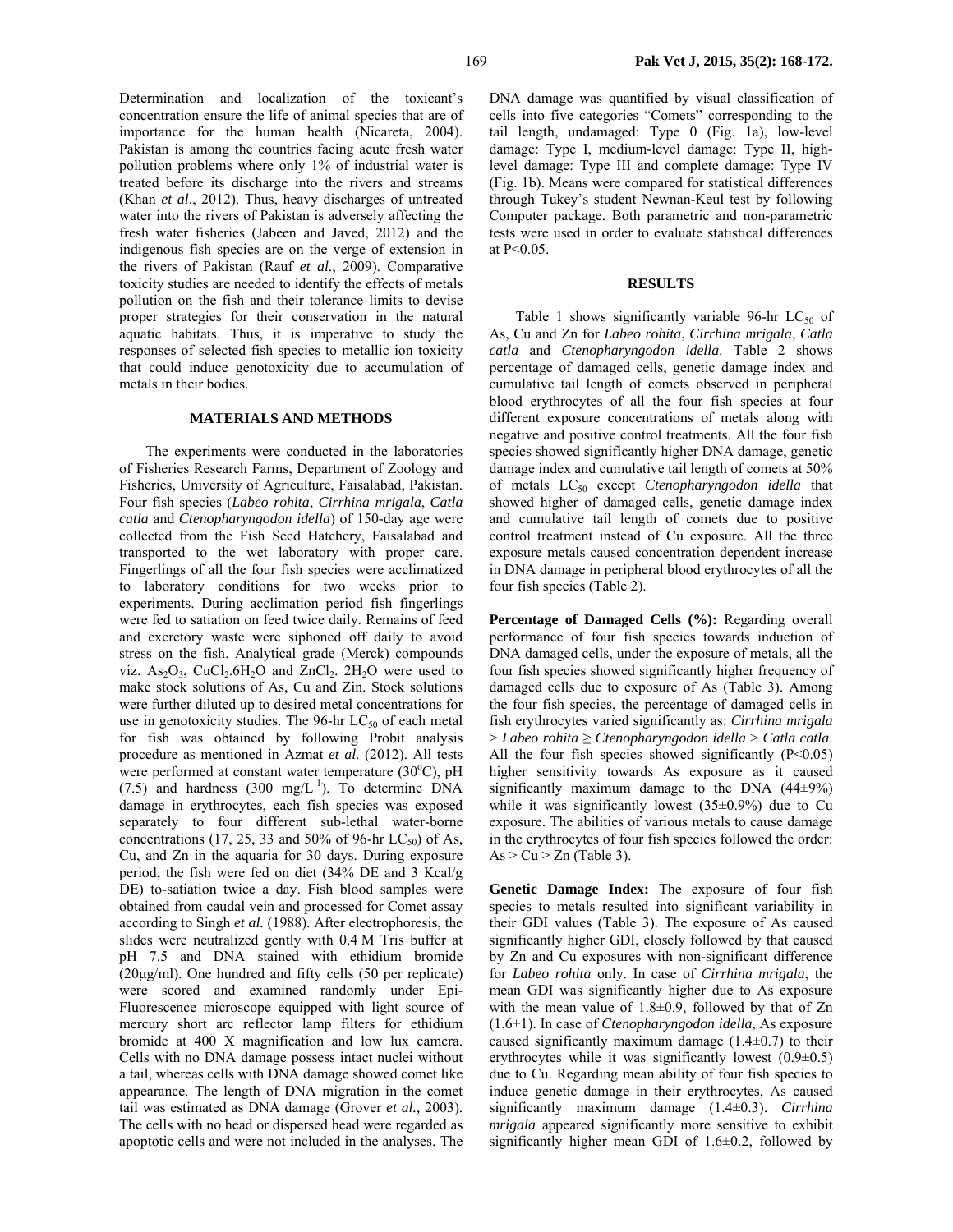Table 1: Acute toxicity of metals for fish

| Metals                                                                                                                                           | Fish species            | Mean 96-hr LC <sub>50</sub> | 95% CI            | Mean lethal Conc.  | 95% CI          |  |  |
|--------------------------------------------------------------------------------------------------------------------------------------------------|-------------------------|-----------------------------|-------------------|--------------------|-----------------|--|--|
|                                                                                                                                                  |                         | $(mgl^{-1})$                | $(mgl^{-1})$      | $(mgl^{-1})$       | $(mgL^{-1})$    |  |  |
|                                                                                                                                                  | Labeo rohita            | 30.00±0.02a                 | 27.78 - 31.78     | 40.16±0.04a        | $37.13 - 46.88$ |  |  |
|                                                                                                                                                  | Cirrhina mrigala        | 24.50±0.05b                 | $23.17 - 25.53$   | 32.06±0.02b        | 30.34 - 35.06   |  |  |
| As                                                                                                                                               | Catla catla             | $10.16 \pm 0.22$ d          | $9.42 - 10.70$    | $14.05 \pm 0.20$ d | $13.16 - 15.69$ |  |  |
|                                                                                                                                                  | Ctenopharyngodon idella | 22.17±0.02c                 | 20.82 - 23.20     | 29.67±0.02c        | 28.03 - 32.49   |  |  |
|                                                                                                                                                  | Labeo rohita            | 33.41±0.03a                 | $31.19 - 35.18$   | $45.53 \pm 0.04a$  | 42.76 - 50.28   |  |  |
|                                                                                                                                                  | Cirrhina mrigala        | 17.17±0.24c                 | 15.88 - 18.17     | 24.33±0.12c        | $22.73 - 27.11$ |  |  |
| Cu                                                                                                                                               | Catla catla             | $16.85 \pm 0.20$ d          | 15.64 - 17.83     | 23.83±0.05d        | $22.24 - 26.55$ |  |  |
|                                                                                                                                                  | Ctenopharyngodon idella | 21.36±0.42b                 | $19.72 - 22.61$   | $31.61 \pm 0.26$   | $29.49 - 35.19$ |  |  |
|                                                                                                                                                  | Labeo rohita            | 165.29±0.44a                | 154.74 - 173.25   | 212.87±0.89a       | 200.89 - 235.14 |  |  |
|                                                                                                                                                  | Cirrhina mrigala        | 108.77±0.07b                | $102.13 - 113.60$ | 140.69±0.12b       | 132.66 - 156.45 |  |  |
| Zn                                                                                                                                               | Catla catla             | $41.81 \pm 0.26$ d          | 39.08 - 43.92     | 57.29±0.56d        | 53.84 - 63.30   |  |  |
|                                                                                                                                                  | Ctenopharyngodon idella | 99.57±0.09c                 | 93.92 - 104.08    | 129.22±0.08c       | 122.00 - 142.20 |  |  |
| $CI =$ Confidence Interval; Means with similar letters in a single column (for each age group) are statistically non-significant at $p < 0.05$ . |                         |                             |                   |                    |                 |  |  |

**Table 2:** DNA damage in peripheral erythrocytes of *Labeo rohita, Cirrhina mrigala, Catla catla* and *Ctenopharyngodon idella* due to metals exposure

| Species/            |                                                                                                                               |                 |                             |                                          |                  | <b>Exposure Metals</b> |                           |                                 |                                      |                          |                               |                                |
|---------------------|-------------------------------------------------------------------------------------------------------------------------------|-----------------|-----------------------------|------------------------------------------|------------------|------------------------|---------------------------|---------------------------------|--------------------------------------|--------------------------|-------------------------------|--------------------------------|
| Parameters          |                                                                                                                               | As              |                             |                                          |                  | Cu                     |                           |                                 |                                      | $\overline{z}$ n         |                               |                                |
|                     | Exposure                                                                                                                      |                 |                             | % age of Genetic Cumulative              | Exposure         |                        |                           |                                 | % age of Genetic Cumulative Exposure |                          |                               | % age of Genetic Cumulative    |
|                     | concentrations damaged damage tail length concentrations damaged damage tail length concentrations damaged damage tail length |                 |                             |                                          |                  |                        |                           |                                 |                                      |                          |                               |                                |
|                     | $(mg L^{-1})$                                                                                                                 | cells           | index $*$                   | $(\mu m)$                                | $(mg L^{-1})$    | cells                  | index $*$                 | $(\mu m)$                       | $(mg L^{-1})$                        | cells                    | index                         | $(\mu m)$                      |
|                     |                                                                                                                               | $(II+III+IV)$   | (GDI)                       |                                          |                  | $(II+III+IV)$          | (GDI)                     |                                 |                                      | $(  +   + V)$            | *(GDI)                        |                                |
| Negative            | 0.00                                                                                                                          | $2\pm2.00$ f    | $0.1 \pm 0e$                | 3±0.40f                                  | 0.00             | $0.7 \pm 1$ f          | $0.1 \pm 0f$              | 3±0.4f                          | 0.00                                 |                          | $0.7 \pm 1$ f $0.1 \pm 0.0$ f | $4\pm0.13f$                    |
| control             |                                                                                                                               |                 |                             |                                          |                  |                        |                           |                                 |                                      |                          |                               |                                |
| Positive            | <b>CP</b>                                                                                                                     |                 |                             | 44±3.46d 1.7±0.1b 118±0.18c              | <b>CP</b>        | 40±1c                  | $1.4 \pm 0c$              | $114\pm0.2c$                    | <b>CP</b>                            | $48\pm4c$                |                               | $1.6 \pm 0.1c$ $118 \pm 0.29c$ |
| control             | $(20 \mu\text{gg}^{-1})$                                                                                                      |                 |                             |                                          | $(20 \mu g - 1)$ |                        |                           |                                 | $(20 \mu g - 1)$                     |                          |                               |                                |
| 17% of $LC_{50}$    | 5.10                                                                                                                          | 32±5.46e I.0±2d |                             | 78±0.44e                                 | 5.68             | 18±0e                  | $0.7 \pm 0e$              | 52±0.1e                         | 28.10                                | 5±2e                     |                               | $0.6 \pm 0.0e$ 28 $\pm 0.15e$  |
| $25%$ of $LC_{50}$  | 7.50                                                                                                                          |                 |                             | 51±1.15c 1.5±0.1c 112±0.65d              | 8.35             | 36±1d                  | $1.2 \pm 0d$              | 78±0.1d                         | 41.32                                | $26 \pm 1$ d             |                               | $0.9\pm0.0$ d 68 $\pm0.18$ d   |
| $33\%$ of $LC_{50}$ | 9.90                                                                                                                          |                 |                             | 60±4.16b 1.7±0.1b 167±0.22b              | 11.03            | 60±2b                  | $1.8 + 0b$                | 174±1.0b                        | 54.55                                | 74±1b                    |                               | 2.1±0.0b 143±0.29b             |
| 50% of $LC_{50}$    | 15.00                                                                                                                         |                 |                             | 76±3.46a 2.2±0.2a 195±0.0a               | 16.71            | $66\pm3a$              |                           | 2±0.1a 205±0.4a                 | 82.65                                | 78±la                    |                               | 2.7±0.0a 222±1.11a             |
| Negative            | 0.00                                                                                                                          | l±lf            | $0.06 \pm 0d$               | $4\pm0.2f$                               | 0.00             |                        | $0\pm0.00f$ 0.04 $\pm$ 0f | 3±0.2f                          | 0.00                                 |                          | 2±2f 0.09±0f                  | 3±0f                           |
| control             |                                                                                                                               |                 |                             |                                          |                  |                        |                           |                                 |                                      |                          |                               |                                |
| Positive            | <b>CP</b>                                                                                                                     | 51±4d           | $1.6 \pm 0c$                | 121±0.1e                                 | <b>CP</b>        | $46 \pm 0.00$ d        | $1.5 \pm 0d$              | 119±0.2d                        | <b>CP</b>                            | $45 \pm 5$ d             | $1.4 \pm 0d$                  | $122 \pm 0d$                   |
| control             | $(20 \mu\text{gg}^{-1})$                                                                                                      |                 |                             |                                          | $(20 \mu g - 1)$ |                        |                           |                                 | $(20 \mu g - 1)$                     |                          |                               |                                |
| 17% of $LC_{50}$    | 4.17                                                                                                                          | $48\pm4e$       | $1.7 \pm 1c$                | $139 \pm 0.1$ d                          | 2.92             | 20±3.15e               | <b>I</b> ±le              | 91±0.3e                         | 18.49                                | $13 \pm 3e$ 0.6 $\pm$ 0e |                               | $49\pm0e$                      |
| $25%$ of $LC_{50}$  | 6.13                                                                                                                          | $76 \pm 2c$     | $2.3 \pm 0 b$               | $240 \pm 0.2c$                           | 4.29             | 58±0.00c               | $1.8 \pm 0c$              | $136 \pm 0.2c$                  | 27.19                                | $82 \pm 1c$              | $2.3 \pm 0c$                  | $156 \pm 0c$                   |
| $33\%$ of $LC_{50}$ | 8.09                                                                                                                          | $82 \pm 2b$     | $2.3 \pm 0 b$               | 307±0.2b                                 | 5.67             | $68 + 2.00b$           | 2±0b                      | $177\pm0.2b$                    | 35.89                                | 90±2b                    | $2.4 \pm 0$                   | 190±0b                         |
| 50% of $LC_{50}$    | 12.25                                                                                                                         | $86 \pm 1a$     | $2.7 \pm 0a$                | 347±0.1a                                 | 8.59             | 78±2.00a               | $2.4 \pm 0a$              | $238 \pm 0.4a$                  | 54.39                                | $92 \pm 2a$              | $2.7 \pm 0a$                  | $298 \pm 1a$                   |
| Negative            | 0.00                                                                                                                          |                 | $0.6 \pm 1f$ 0.1 $\pm 0.0e$ | 3±0.2f                                   | 0.00             | $l \pm 1f$             | $0.1 \pm 0e$              | 3±0.1f                          | 0.00                                 |                          | $ ± $ . $ e 0.1±0.0c$         | 3±0.f                          |
| control             |                                                                                                                               |                 |                             |                                          |                  |                        |                           |                                 |                                      |                          |                               |                                |
| Positive            | <b>CP</b>                                                                                                                     | $45\pm2c$       |                             | $1.6 \pm 0.0$ b $120 \pm 0.8$ c          | <b>CP</b>        | $48\pm3c$              |                           | $1.8 \pm 0.9$ b $122 \pm 0.5$ c | <b>CP</b>                            |                          |                               | 44±1.1a 1.6±0.0a 110±0.2b      |
| control             | $(20 \mu\text{gg}^{-1})$                                                                                                      |                 |                             |                                          | $(20 \mu g - 1)$ |                        |                           |                                 | $(20 \mu g - 1)$                     |                          |                               |                                |
| 17% of $LC_{50}$    | 1.73                                                                                                                          |                 |                             | $12 \pm 4e$ 0.5 $\pm$ 0.1d 52 $\pm$ 0.1e | 2.86             | $4\pm0e$               | $0.4 \pm 0.0$ d           | 20±0.1e                         | 7.11                                 |                          | $10±3.4d$ $0.5±0.0d$          | $47 + 0.2e$                    |
| $25%$ of $LC_{50}$  | 2.54                                                                                                                          |                 |                             | 24±5d 0.9±0.1c 107±0.0d                  | 4.21             | $18 + 2d$              | $0.8 \pm 0.1c$            | $86\pm0.5d$                     | 10.45                                |                          | $17\pm3.0c$ 0.7 $\pm0.0c$     | $87 + 0.9d$                    |
| 33% of $LC_{50}$    | 3.35                                                                                                                          |                 |                             | 48±5b 1.7±0.1b 148±0.2b                  | 5.56             | 56±4b                  |                           | $1.9\pm0.1b$ $136\pm0.2b$       | 13.80                                |                          | 30±0.b 1.0±0.0b               | $98\pm0.3c$                    |
| 50% of $LC_{50}$    | 5.08                                                                                                                          | $70\pm3a$       | $2.2 \pm 0.0a$ 190 $\pm$ 0a |                                          | 8.43             | $68\pm2a$              |                           | $2.2 \pm 0.1a$ 176 $\pm 0.4a$   | 20.91                                |                          |                               | 42±0.0a 1.4±0.0a 112±0.5a      |
| Negative            | 0.00                                                                                                                          | 2±2f            | $0.1 \pm 0.0e$              | 3±0e                                     | 0.00             | $2±$ If                | $0.1 \pm 0.0f$            | 3±0.3f                          | 0.00                                 |                          | $2±1.1f$ 0.1 $±0.0d$          | 3±0.1f                         |
| control             |                                                                                                                               |                 |                             |                                          |                  |                        |                           |                                 |                                      |                          |                               |                                |
| Positive            | <b>CP</b>                                                                                                                     | 55±1b           | $1.7 \pm 0.0$ b             | $109 \pm 0c$                             | <b>CP</b>        | 54±4a                  |                           | $1.6 \pm 0.1$ a $115 \pm 0.3$ a | <b>CP</b>                            |                          |                               | 58±2.0c 1.7±0.0ab 119±0.9b     |
| control             | $(20 \mu g^{-1})$                                                                                                             |                 |                             |                                          | $(20 \mu g - 1)$ |                        |                           |                                 | $(20 \mu g - 1)$                     |                          |                               |                                |
| 17% of $LC_{50}$    | 3.77                                                                                                                          |                 | $31 \pm 1e$ $1.3 \pm 0.0d$  | $90\pm0d$                                | 3.63             | 18±1e                  | $0.6{\pm}0.0e$            | $33\pm0.5e$                     | 16.93                                |                          |                               | 14±0.0e 0.8±0.0cd 32±0.4e      |
| 25% of $LC_{50}$    | 5.54                                                                                                                          |                 | 52±4c 1.6±0.1c              | $121 \pm 0c$                             | 5.34             | $22 \pm 2d$            | $0.9 \pm 0.1$ d           | 70±0.5d                         | 24.89                                |                          |                               | 29±1.5d 1.0±0.0bc 38±0.1d      |
| 33% of $LC_{50}$    | 7.32                                                                                                                          | 46±1d           | $1.6 \pm 0.0c$              | $128\pm0$                                | 7.05             | $25 \pm 1c$            | $1.1 \pm 0.1c$            | $95\pm0.3c$                     | 32.86                                |                          |                               | 60±0.0b 1.7±0.0ab 92±0.3c      |
| 50% of $LC_{50}$    | 11.09                                                                                                                         |                 | 74±3a 2.3±0.1a              | 184±0a                                   | 10.68            | 30±2b                  |                           | $1.3 \pm 0.0$ b $110 \pm 0.2$ b | 49.79                                |                          |                               | 69±1.1a 1.8±0.0a 132±0.6a      |

Means with similar letters in a column for each fish species are statistically non-significant at P<0.05.

that of *Labeo rohita*, *Ctenopharyngodon idella* and *Catla catla* (Table 3).

*Cirrhina mrigala* > *Labeo rohita* > *Catla catla* > *Ctenopharyngodon idella* (Table 3).

# **DISCUSSION**

**Cumulative Tail Length of Comets (µm):** Four fish species responded differently for their sensitivity to induce DNA damage determined in-terms of cumulative tail length of comets. All the four fish species showed significantly higher sensitivity towards As exposure. *Labeo rohita* and *Cirrhina mrigala* exhibited significantly least sensitivity towards Cu exposure while both *Catla catla* and *Ctenopharyngodon idella* were less sensitive to Zn as it caused significantly low degree of DNA damage observed in-terms of cumulative tail length of comets. Mean sensitivity of four fish species, towards three metals, varied significantly that followed the order:

Due to growing number of agricultural, commercial and industrial chemicals, the rate of genetic disorders, diseases and mortality of exposed organisms in the natural habitats has increased significantly (Livingstone, 2001). This needs to study the impacts of these chemicals on integrity and functioning of cellular DNA in organisms.

During present investigation all the four fish species showed concomitant increase in DNA damage in their peripheral erythrocytes with increase in metallic ion concentration. The fish, *Oreochromis mossambicus*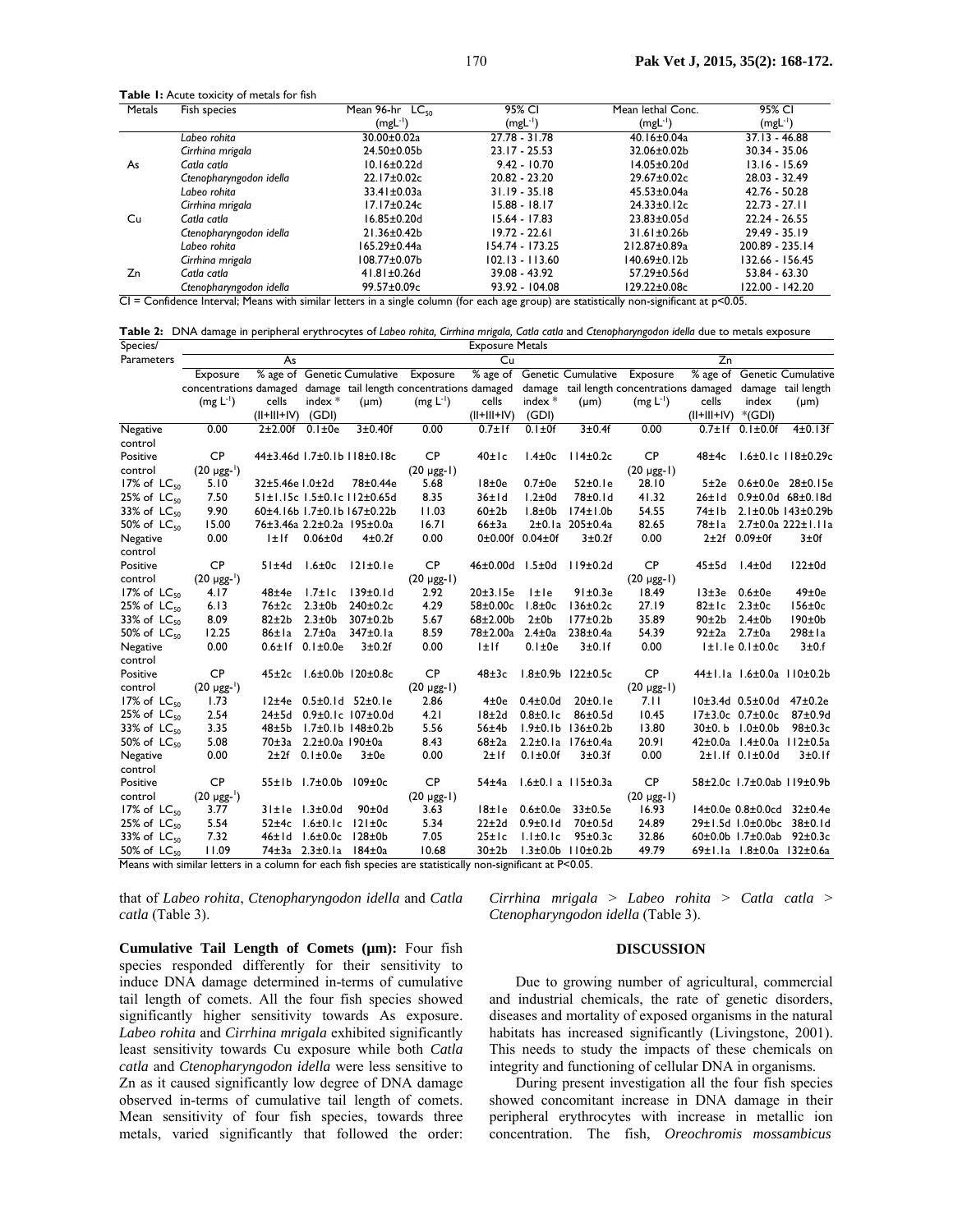

**Fig. 1:** Peripheral erythrocytes of control (a) and metal exposed (b) fish. Damaged cells are with Comet (arrow).

**Table 3:** Comparison of genotoxic damage caused by metals in peripheral erythrocytes of fish

|                                 | Exposure metals | Overall            |                               |                  |  |  |  |  |
|---------------------------------|-----------------|--------------------|-------------------------------|------------------|--|--|--|--|
|                                 | As              | Сu                 | Zn                            | means            |  |  |  |  |
| Percentage of damaged cells (%) |                 |                    |                               |                  |  |  |  |  |
| Labeo rohita                    | $44\pm2a$       | $37+24$ c          | $39 + 33b$                    | 40±3b            |  |  |  |  |
| Cirrhina mrigala                | $57\pm31a$      | 45±29 c            | 54±39 b                       | $52 \pm 6a$      |  |  |  |  |
| Catla catla                     | $33\pm25ab$     | $32 + 28 b$        | 24±17c                        | 29±4d            |  |  |  |  |
| Ctenopharyngodon idella         | $43 + 24a$      | $25 \pm 17c$       | $38\pm27$ b                   | 35±9c            |  |  |  |  |
| <b>Overall Means</b>            | $44\pm10a$      | $35\pm09c$         | 39±12 <sub>b</sub>            |                  |  |  |  |  |
| *Genetic Damage Index (GDI)     |                 |                    |                               |                  |  |  |  |  |
| Labeo rohita                    | $1.3 \pm 0.7a$  | $1.2 \pm 0.7$ b    | $1.3 \pm 0.9a$                | $1.3 \pm 0.1 b$  |  |  |  |  |
| Cirrhina mrigala                | 1.8±10a         | 1.5±0.9bc          | $1.6 \pm 1b$                  | $1.6 \pm 0.3a$   |  |  |  |  |
| Catla catla                     | $1.2 \pm 0.8$ a | $1.2{\pm}0.8a$     | $0.9\pm.90.5b$ 1.1 $\pm$ 0.1c |                  |  |  |  |  |
| Ctenopharyngodon idella         | $1.4\pm0.7a$    | $0.9 \pm 0.5c$     | $1.2\pm0.6b$                  | $1.2 \pm 0.2$ bc |  |  |  |  |
| <b>Overall Means</b>            | $1.4\pm0.3a$    | $1.2 \pm 0.2$      | $1.2 \pm 0.3$                 |                  |  |  |  |  |
| Cumulative Tail Length (um)     |                 |                    |                               |                  |  |  |  |  |
| Labeo rohita                    | 112±67a         | $104\pm75b$        | $97 + 80c$                    | $104\pm7h$       |  |  |  |  |
| Cirrhina mrigala                | 193±128a        | 127±79c            | 136±104b                      | $152 \pm 35a$    |  |  |  |  |
| Catla catla                     | 101±66a         | 90±67 <sub>b</sub> | 76±43c                        | 89±12c           |  |  |  |  |
| Ctenopharyngodon idella         | $107 \pm 59a$   | 71±44b             | 69±52c                        | $82\pm21$ d      |  |  |  |  |
| <b>Overall Means</b>            | 128±44a         | 98±23b             | $95\pm30c$                    |                  |  |  |  |  |

\*GDI (Genetic Damage Index) =  $\{Type \mid + 2(Type \mid I) + 3(Type \mid II) +$  $4$ (Type IV) / Type 0 + Type I + Type II + Type III + Type IV); Means with similar letters in a single row are statistically non-significant at P<0.05.

exposed to different concentrations of arsenic exhibited concentration dependent increase in DNA damage in the blood cells that was significantly higher than control fish (Ahmed *et al*., 2011).

During present investigation, all the four fish species exhibited significantly higher tendency to induce DNA damage in the cells due to As exposures. However, the response of four fish species to induce GDI in their

erythrocytes was significantly maximum due to exposure of As while it was minimum due to Cu exposure. Farombi *et al*. (2007) also reported As, Cu, Zn, Cd and Pb as genotoxic metals for *Clarias gariepinus*. All these metals induce oxidative stress in the fish through alteration in the antioxidant enzyme systems i.e. glutathione and induction of lipid peroxidation. Increased Al exposure has also been reported to cause time dependent increase in superoxide dismutase activity in *Ctenopharyngodon idella*. This enzyme counteracts the effect of reactive oxygen species (Van der Oost *et al*., 2003). Findings of present experiments are also in conformity with Scalon *et al*. (2010) who reported higher DNA damage in peripheral erythrocytes of a native fish species, *Hyphssobrycon luetkenii* due to Al, Cu, Cr, Ni, Zn, Fe and Pb toxicity. Kumar *et al*. (2013) also reported the genotoxic potential of As at different exposure concentrations in *Channa punctatus* and *Carassius auratus*.

Being a vertebrate model, fish is the best accessible to estimate potential risks, due to their ability to metabolize and accumulate contaminants in their bodies (Diekmann *et al*., 2004). Moreover, fish blood erythrocytes are the most suitable for DNA damage analyses since peripheral blood reflects the comprehensive health status of the organism. Regarding this issue, fish blood cells have attained particular attention as their erythrocytes are nucleated and, therefore, appropriate for obtaining nucleoids for single cell gel electrophoresis (Costa *et al*., 2011). During present investigation *Cirrhina mrigala* appeared significantly more sensitive to exhibit significantly higher mean genetic damage index, followed by that of *Labeo rohita*, *Ctenopharyngodon idella* and *Catla catla*. The abilities of various metals to cause DNA damage in terms of cumulative tail length of comets followed the order: As>Cu>Zn. Kopjar *et al.* (2008) reported significant increase in cumulative tail length of comets in peripheral erythrocytes of *Cobitis elongate* due to toxicity of industrial effluents containing As, Cu, Hg, Cr and Mn. During present experiment significantly higher percentages of tail DNA in *Cirrhina mrigala* indicate its higher susceptibility to metals, under study, than the other three fish species. All the four fish species showed variable responses towards individual metal and metal mixture toxicity due to their physiological differences and species-specificity to interact against various metals. Moreover, DNA damage caused by metals suggested a serious concern towards their potential danger to the survival of carps in the natural aquatic habitats.

**Conclusion:** Results showed significantly variable genotoxic damage in peripheral blood erythrocytes of all the four fish species. It is also concluded that by using Comet assay, *Labeo rohita*, *Cirrhina mrigala*, *Catla catla* and *Ctenopharyngodon idella* can suitably be used as bioindicators of metallic ion pollution in the natural aquatic habitat. This work will also help sustainable conservation of fresh water fisheries in Pakistan.

**Acknowledgement:** The author is thankful to the HEC for providing financial support under "Indigenous PhD fellowship (Pin# 074-2880-BM4-286)" scheme to complete this work as a part of PhD research.